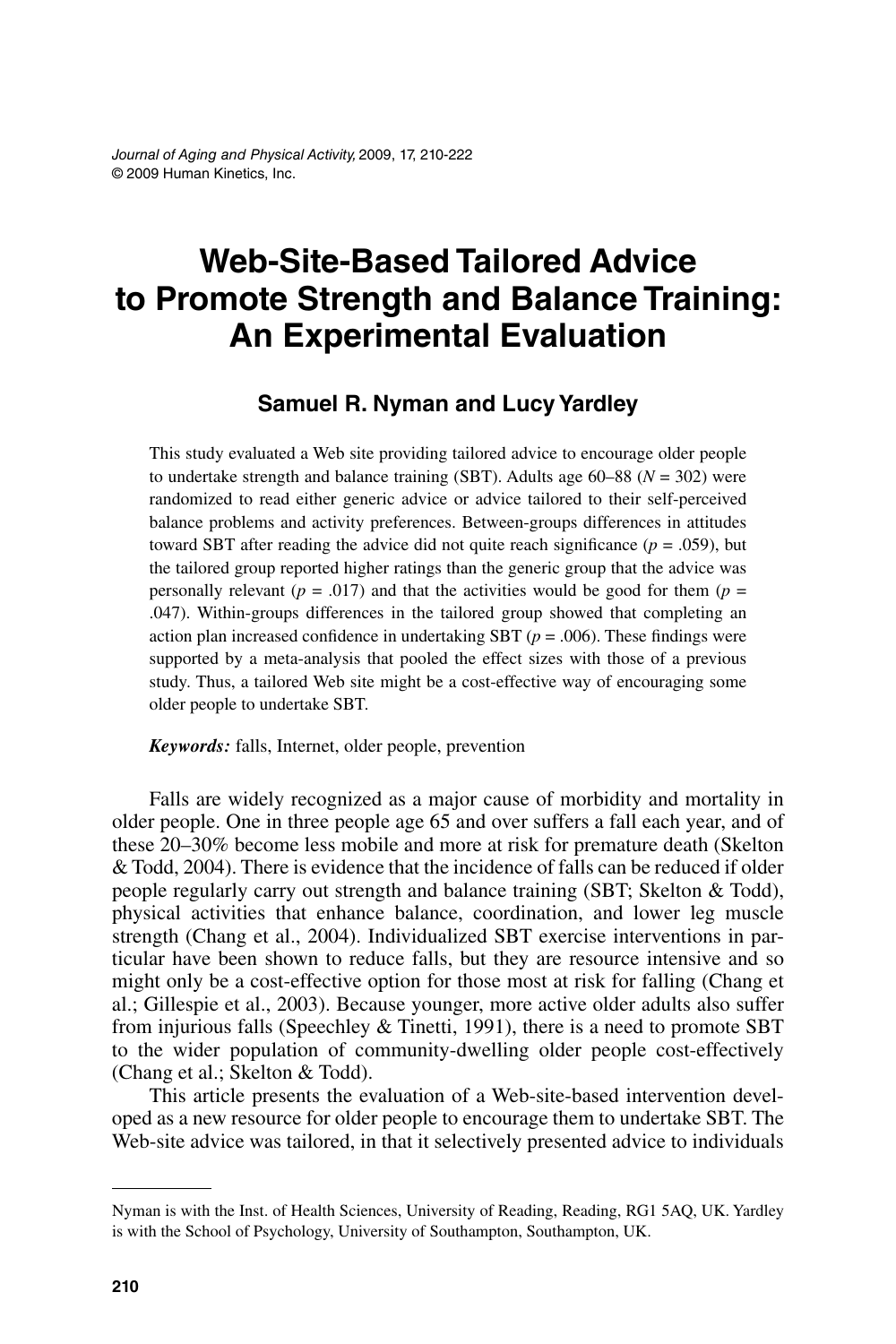based on their answers to closed-ended questions (Kreuter, Farrell, Olevitch, & Brennan, 2000). Tailored advice is in theory more persuasive because it is more personally relevant (Petty & Cacioppo, 1981), but recent evidence for using tailored physical activity advice is mixed (Hurling et al., 2007; Kroeze, Werkman, & Brug, 2006; Vandelanotte, De Bourdeaudhuij, Sallis, Spittaels, & Brug, 2005; Williams et al., 2006).

To our knowledge, our Web site is the first to use tailoring to present advice to older people on preventing falls. We identified two published articles on a previous Web site that provided advice on preventing falls, but that Web site did not use tailoring as defined by Kreuter and Skinner (2000). The first version of the Web site presented 20 scenarios of how others have prevented falls, but these were not personally relevant to many users (Ezendam, Alpay, Rövekamp, & Toussaint, 2005). The second version of the same Web site was more interactive but only contained one optional health-appraisal section that used tailoring, and this version has yet to be evaluated (Alpay et al., 2007).

The aim of this study was to compare older people's attitudes toward undertaking SBT activities after receiving one of two versions of Web-site advice: either tailored (intervention) or generic (control). An evaluation of an earlier version of the Web site found that those randomly assigned to the tailored version reported significantly higher scores for the advice being personally relevant and greater confidence and intention to undertake SBT (Yardley & Nyman, 2007). However, limitations of the previous study were that a validated scale was not used for the outcome measures, and the sample was older and frailer than the population we had targeted. For the current study we used a validated scale for the outcome measures and recruited a younger sample of older adults. We hypothesized that participants who received the tailored advice would perceive it to be more personally relevant and report more positive attitudes toward undertaking SBT than participants who received the generic advice. The tailored group also completed an action plan, and we hypothesized that they would report greater confidence and intention to undertake SBT after completing the plan.

### **Methods**

#### **Design and Procedure**

We used a cross-sectional between-groups design, randomizing participants to either tailored (intervention) or generic (control) Web-site SBT advice. After reading the advice, both groups completed an online questionnaire. After this betweengroups comparison, a within-group experiment was carried out in the tailored group only. After completing the questionnaire, the tailored group went on to complete an action plan and a further questionnaire, providing a comparison of pre- and post-action-plan scores.

#### **Web-Site Intervention**

The earlier version of the Web site (Yardley & Nyman, 2007) was amended to improve its usability and the appropriateness of the advice based on the findings of a qualitative study (Nyman & Yardley, in press). The Web site was available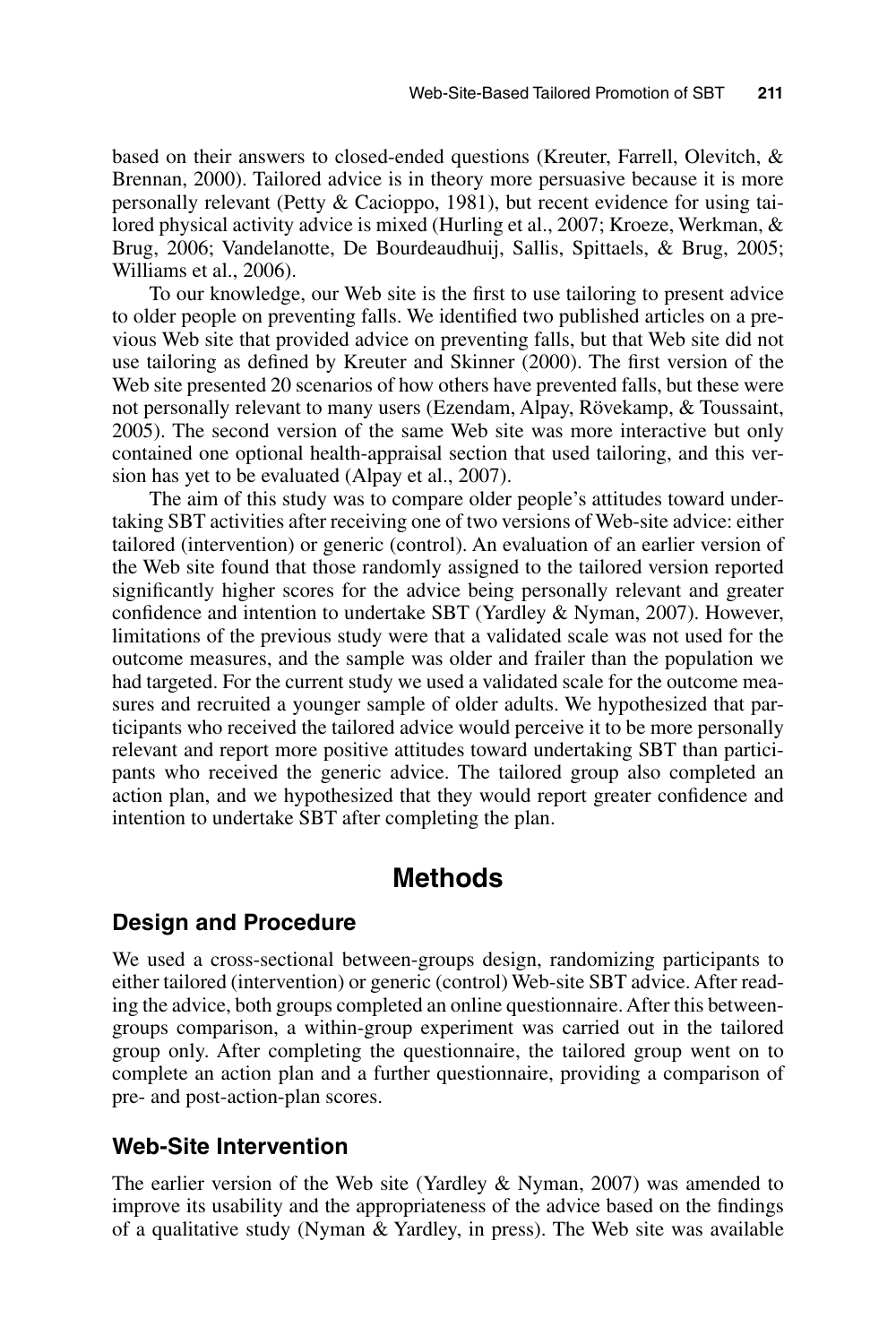online at www.balancetraining.org.uk. It first provided a definition of SBT and explained why it can benefit people of all ages, especially those with balance problems. The next page informed users that they would be randomized to receive either tailored or generic advice and requested informed consent to collect data. The Web site then automatically randomized participants to the tailored- or generic-advice groups according to whether the exact time they clicked to provide consent ended in an odd or even number. This allowed for blind and concealed randomization to conditions. In both groups the outcome measures were administered at the end of the pages on which the advice was presented. Participants entered their responses directly into boxes on the Web site, which were recorded when the participant clicked on the submit button that advanced them to the next page. Data were automatically recorded into a Microsoft Office Excel 2003 spreadsheet that was available online to the researchers and was password protected.

*Tailored Web Pages.* The first part of the tailored pages consisted of questions used to elicit demographic data and to tailor the advice. Initially, feedback was provided on whether the participant was currently carrying out the recommended level of SBT. In the first version of the Web site this feedback was only available to those who self-rated their balance as good and wanted to keep it that way, but for this version it was made available to everyone in the tailored group. Current SBT activity was measured by agreement with up to four statements indicating that they were currently carrying out physical activity that included moderately strenuous physical activity for a minimum of 150 min/week, exertion of lower leg muscles, quick movements of the head and body several times a week, and activities involving balancing and coordinating eye, head, and body movements more than once a week. Feedback praised current SBT activity and highlighted areas for improvement. A new advice and tips section was also presented in relation to four concerns about undertaking SBT (not having time and that SBT is too strenuous, might cause an injury, or is too expensive). Self-rated balance ("my balance is good and I want to keep it that way"; "my balance is quite good, but I would like to improve it"; and "I have some problems with balance that I want to overcome") and preferences for where the activity was carried out (at home, outside the home, in a group or class) were used to select a menu of advice about suitable activities and how these could contribute to improving balance. The most challenging activities (jogging, cycling, sports, and going to the gym) were only recommended to those who indicated that their balance was good, and advice to reduce hazards around the home was only given to those who indicated that they had balance problems. SBT exercises carried out at home or in a class, walking, and Tai Chi were recommended for all levels of self-rated balance but were presented differently to the different groups (e.g., regarding how strenuous the activity should be). Participants then selected their preferred activities from a list of suggested activities. Final personalized recommendations consisted of an explanation of how each kind of activity they had selected would improve their balance (e.g., either by strengthening the legs or by improving coordination) and additional advice relating to their particular health conditions known to be associated with an increased risk of falls (e.g., poor vision and taking four or more types of daily medications; see Table 1).

After the postadvice questionnaire was presented to compare intervention participants' reports with those of the generic group, participants were asked to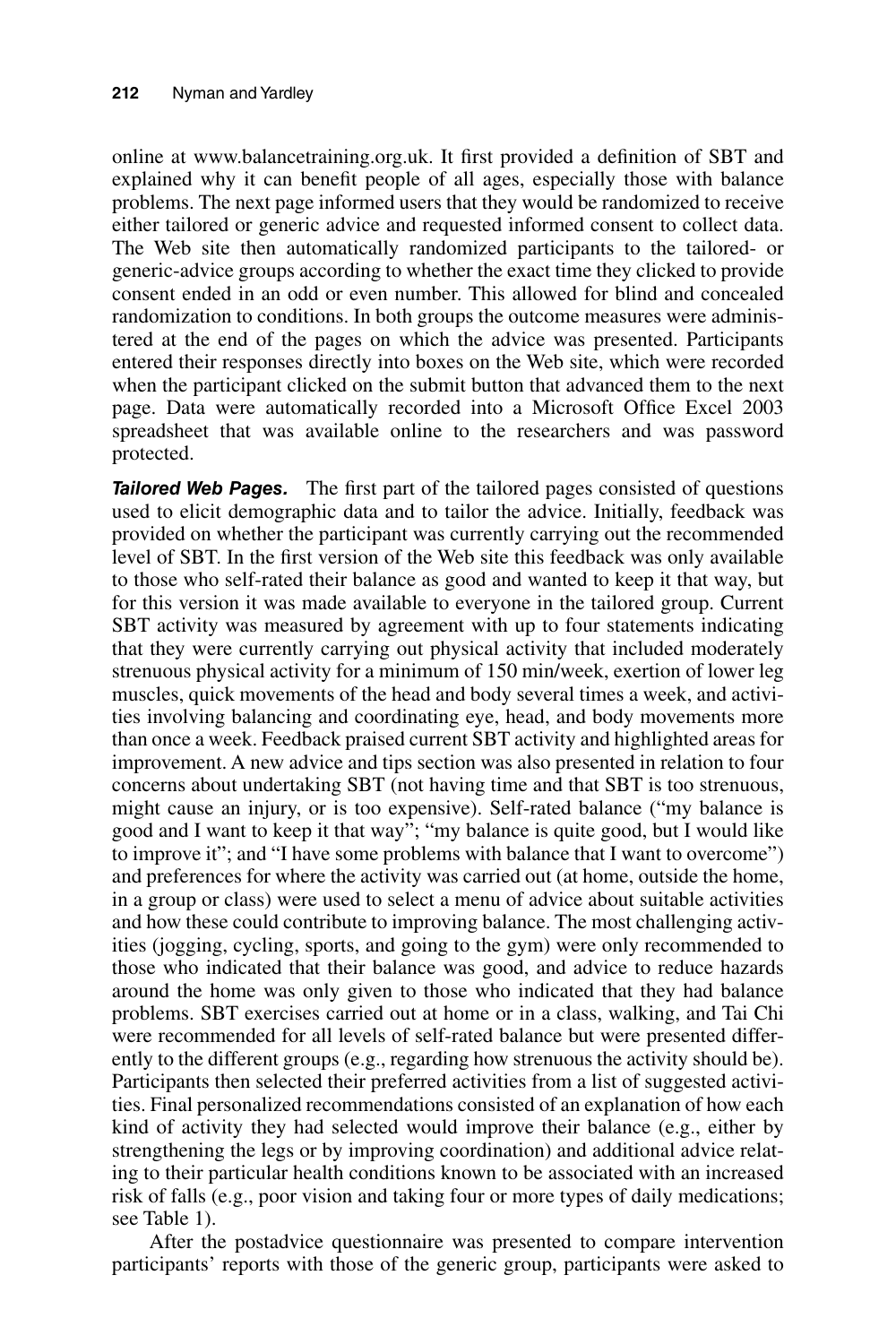|                                        | Frequency (%) |
|----------------------------------------|---------------|
| Gender                                 |               |
| male                                   | 115(38)       |
| female                                 | 187 (62)      |
| Self-rated balance                     |               |
| good                                   | 101(33)       |
| quite good                             | 86 (29)       |
| have some problems                     | 115 (38)      |
| Health condition                       |               |
| unsteadiness                           | 108 (36)      |
| poor vision                            | 17(6)         |
| osteoporosis                           | 36(12)        |
| take $\geq 4$ medications              | 75 (25)       |
| take $\leq$ 4 medications              | 110 (36)      |
| take no medication                     | 117 (39)      |
| dizziness when getting up quickly      | 62(21)        |
| dizziness when rolling over in bed     | 19(6)         |
| dizziness when shaking or nodding head | 26(9)         |
| dizziness most of the time             | 8(3)          |
| dizziness in unexpected spells         | 41 (14)       |

**Table 1 Gender, Self-Rated Balance, and Health Condition (***N* **= 302)**

*Note*. There was no significant difference between the tailored and generic strength-and-balancetraining-advice groups as a function of age, gender, self-rated balance, or health condition, so only the combined totals are presented.

complete an action plan detailing when and where they would carry out their main SBT activity, when they would start their plan, and who would encourage them to carry out their plan. A questionnaire was then presented to allow a within-group comparison in the tailored group of scores before and after completing the action plan. The final page debriefed participants.

*Generic Web Pages.* The content of the generic pages was derived from the tailored pages, and the presentation format was similar. First the demographic and health-related variables were assessed, and then all the advice from which the tailored advice was selected was presented, grouped into meaningful categories (e.g., "balance-training exercises that you can do at home," "improving balance while getting out and about"). The description of each activity was followed by an explanation of how it would contribute to improving balance and the advice relating to all the health conditions. The questionnaire was presented and then the debriefing page.

# **Outcome Measures**

The outcome measure for the between-groups comparison was based on the Attitudes to Falls-Related Interventions Scale (AFRIS; Prevention of Falls Network Europe, 2006). The AFRIS was developed from views of falls prevention expressed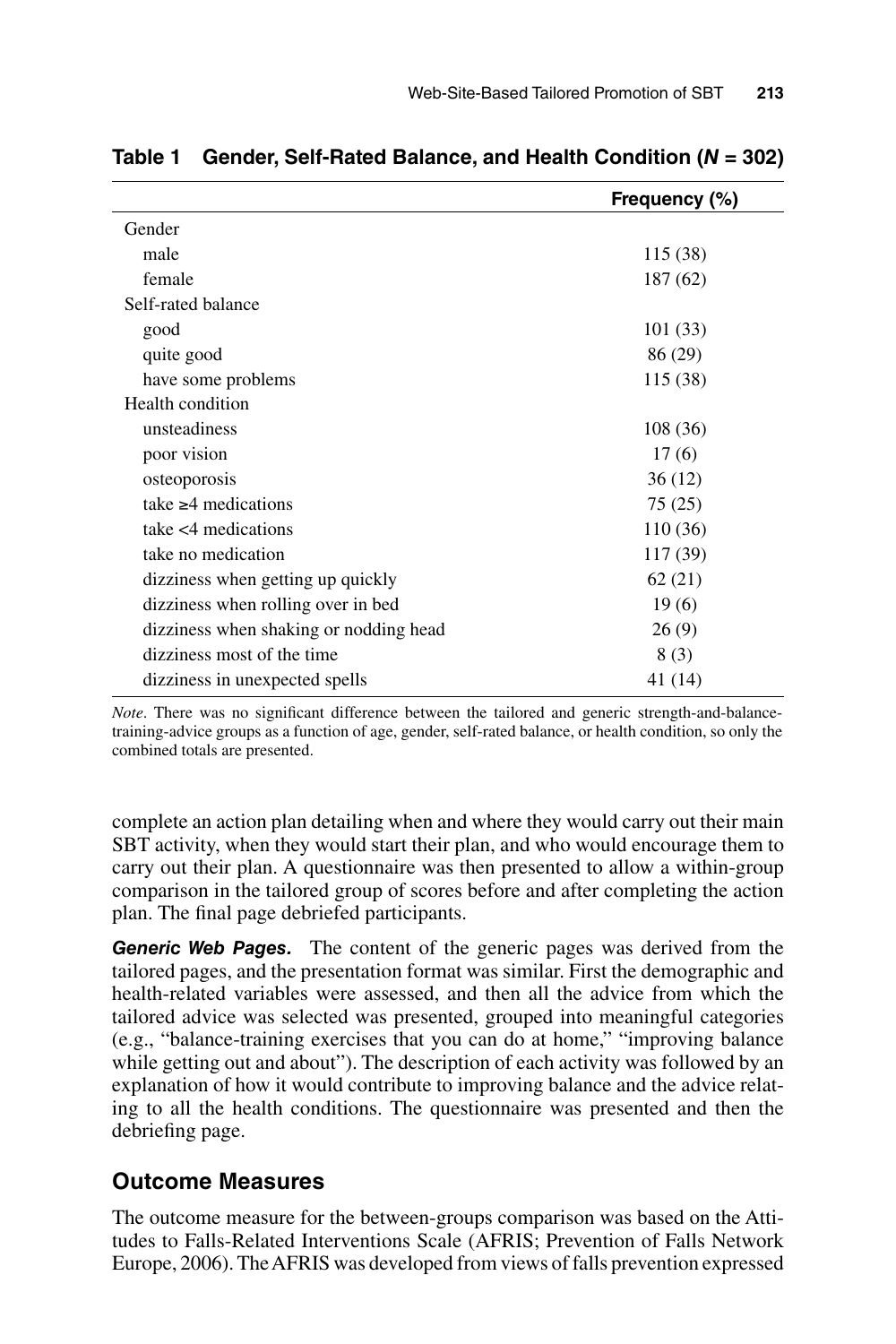in a qualitative study (Yardley et al., 2006) and was validated in a study in which it was a strong predictor of intention to carry out SBT (Yardley, Donovan-Hall, Francis, & Todd, 2007). It is based on the theory of planned behavior (Ajzen, 1988, 1991), which has been found to be useful in predicting older people's strength-training behavior (Dean, Farrell, Kelley, Taylor, & Rhodes, 2007). The AFRIS comprises six items measuring five constructs: intention to carry out the recommended activities, perceived behavioral control (PBC; confidence in ability to do the recommended activities), attitude (two items: belief that the recommended activities will be good for them and make them feel confident), subjective norm (belief that other people whose opinions matter to them would think it was a good idea for them to do the recommended activities), and identity (belief that they are the kind of person who should do the recommended activities). An item was added to the six-item AFRIS for this study to assess the personal relevance of the recommended activities. All seven items were scored from 1 (*disagree strongly*) to 7 (*agree strongly*), with a minimum and maximum total score of 7 and 49, respectively.

For the pre- and post-action-plan within-group comparison, participants receiving the tailored advice completed just the PBC and intention items again after completing the action plan. PBC was included because goal theory and behavioral/contingency contract theory predict that such action plans increase confidence to undertake an activity (Bandura, 1997; Janz, Becker, & Hartman, 1984; Kanfer & Gaelick, 1986; Locke & Latham, 1990). Intention was also included because an increase in intention might be associated with an increase in PBC (Ajzen, 1988, 1991), but the action plan was unlikely to affect the other variables of the AFRIS (attitude, subjective norm, or identity).

### **Participants**

Before recruitment commenced, the study was approved by the ethics committee of the School of Psychology, University of Southampton. Participants were recruited both impersonally and in person. Impersonal methods were advertisements on Web sites, in a participant pool newsletter, university news bulletin, and on a broadcast sent to two e-mail distribution lists to health care professionals working with older people in the National Health Service or freelance, plus members from organizations with an interest in falls and health. In person, the first author advertised the study at branch meetings of the University of the Third Age, social clubs, and other recreational places that older people frequent. Participants' data were included if they indicated that they were at least 60 years old and had accessed the Web site for themselves. For participants who accessed the Web site more than once, only their first data set was included.

# **Data Analysis**

To test the first hypothesis, a between-groups analysis of variance (ANOVA) was performed between the tailored and generic groups on the total score of the seven summed items (AFRIS plus personal relevance), and a between-groups multivariate ANOVA (MANOVA) was performed on the seven items individually. To test the second hypothesis, a within-group MANOVA was performed with the tailored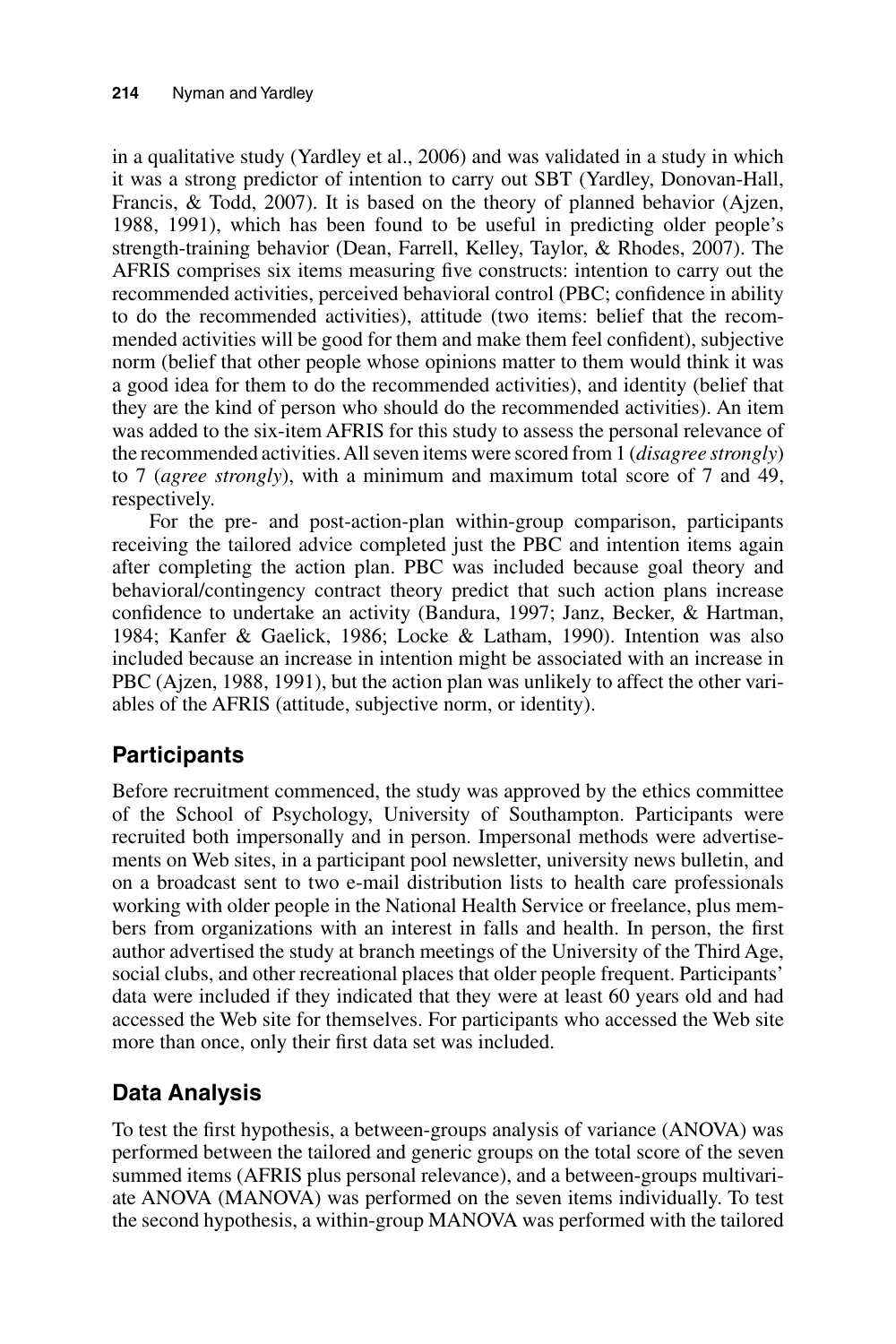group only on the two dependent variables (PBC and intention) measured before and after completing the action plan.

Data were collected over 7 months (September 2006 to April 2007), until the minimum number of participants had been recruited for a desired power value of .80, with a one-tailed hypothesis and an alpha level of .05. The minimum sample size was 276 participants (138 per group), calculated from the means and standard deviations for intention to undertake SBT activities from the previous Web-site evaluation (Yardley & Nyman, 2007).

Tests were performed to determine whether the data met parametric assumptions of ANOVAs and MANOVAs. The cell sizes were deemed large enough to provide robustness to the modest negative skew and kurtosis identified on each dependent variable, but because MANOVAs are sensitive to outliers (Pallant, 2001), 15 multivariate outliers that were identified from a Mahalanobis distances test were removed for the between-groups MANOVA (seven from the tailored group and eight from the generic group), and two more were removed for the repeated-measures MANOVA. A sensitivity analysis on the between-groups MANOVA before and after removing the 15 multivariate outliers is reported in the Results section.

In addition to the tests of the hypotheses, a meta-analysis was performed to combine the results from this study with those of the similar previous study evaluating the first version of the Web site (Yardley & Nyman, 2007). To test the efficacy of tailoring (tailored vs. generic between-groups test), the total score on the dependent variables from the current study was pooled with the combined dependent variable of the MANOVA from the earlier study, which combined six similar self-report items evaluating the advice. To test the efficacy of the action plan on the tailored group (pre– vs. post–action plan within-group test), the combined dependent variable of the MANOVA from the current study was pooled with a similar MANOVA-combined dependent variable from the earlier study that was not previously reported. The pooled effect sizes were calculated by converting the eta  $(\eta)$  values into *z* scores  $(z_r)$ , averaging them, and then converting them to Pearson's *r* values (Howitt & Cramer, 2000). The pooled significance levels were calculated by converting the *p* values to *z* scores, dividing them by the square root of the number of studies, and then converting them back to  $p$  values (Howitt  $\&$ Cramer).

# **Results**

#### **Participant Characteristics**

The number of participants who advanced through the Web site and completed the postadvice questionnaire was 302 (157 tailored group, 145 generic group). For the number of participants who dropped out before filling in the postadvice questionnaire  $(n = 133, 31\%)$ , there was no significant difference in dropout rate between the tailored ( $n = 65$ , 15%) and generic groups ( $n = 68$ , 16%). Participants were 60–88 years of age ( $M = 70.41$ ,  $SD = 7.07$ ), and there was no significant difference between the tailored and generic groups in age, gender, self-rated balance, or health conditions. Two thirds of the participants were women, and there was an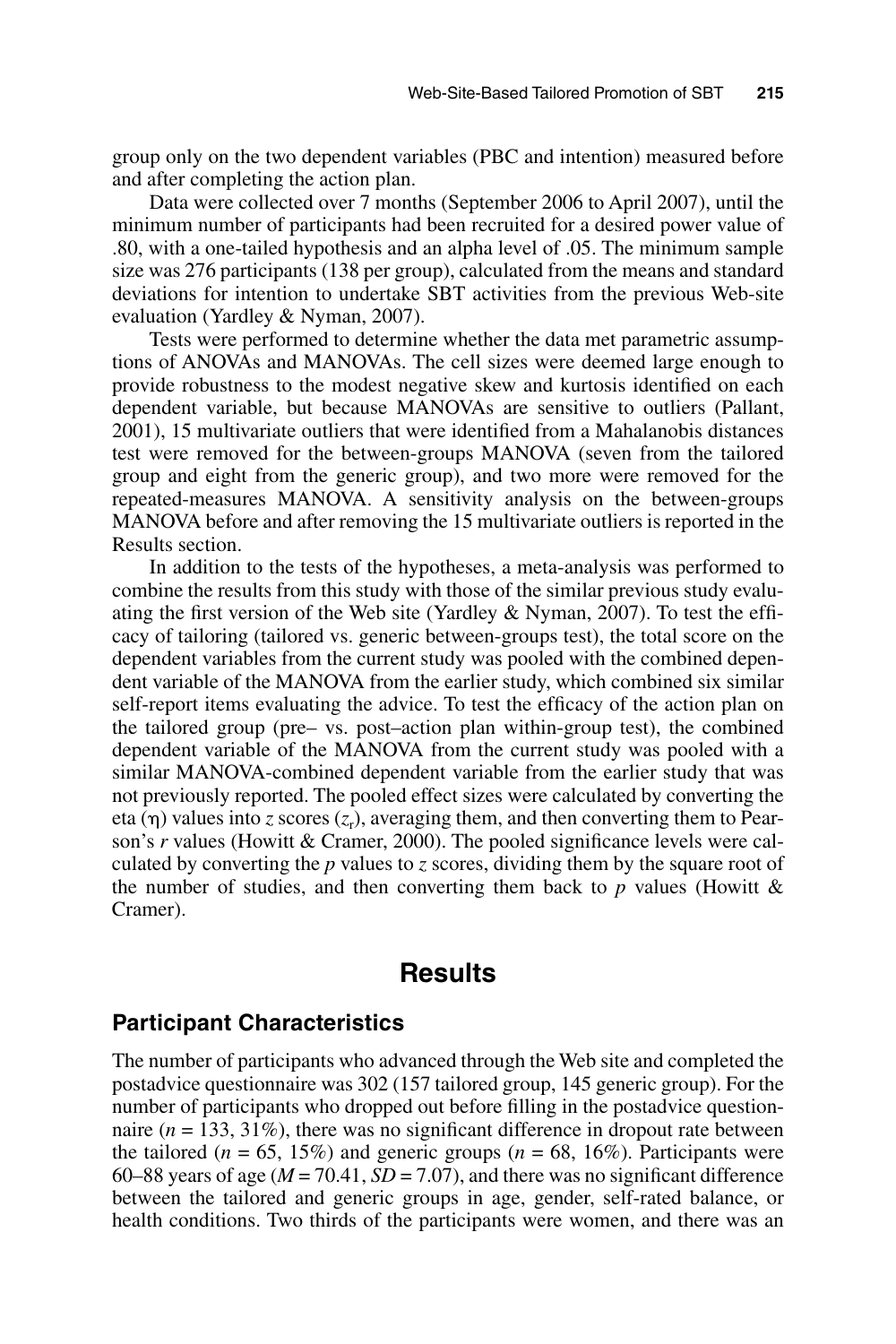even spread of self-rated balance. Two thirds of the participants were taking medication, one third reported suffering from unsteadiness, and one quarter reported suffering from dizziness when getting up quickly (see Table 1).

Data were available for the tailored group's  $(n = 157)$  inputs into the interactive sections of the Web site. The section on current SBT activity indicated a low level of activity, with only 9 (5.5%) participants indicating that they were currently engaged in the frequency, duration, and intensity of SBT required to improve their balance. Those currently engaged in more SBT activity were found to report more positive attitudes toward the SBT advice, but the effect of tailoring was not moderated by current level of SBT activity. The section on concerns about undertaking SBT was underused; three quarters of participants were not in agreement with any of the four concerns presented  $(n = 121, 77\%)$ , with the remaining in agreement with either one  $(n = 31, 20\%)$  or two statements  $(n = 5, 3\%)$  indicating a concern. "Only at home" was the most preferred location for carrying out SBT activities (107, 68%), compared with solely outside (41, 26%) or solely in a class  $(23, 15\%)$ . Exercises at home  $(70, 46\%)$  and walking  $(34, 22\%)$  were the two most preferred main activities. Of the 31 goals that were reported, the two most frequently reported were "to improve health or fitness"  $(n = 41, 31\%)$  and to "improve confidence in balance"  $(n = 16, 12\%)$ , either generally or with a specific task or activity.

#### **Comparison of Tailored and Generic SBT Advice**

The AFRIS had a Cronbach's alpha value of .88, which increased to .90 when the item assessing personal relevance was included, confirming reliability. The oneway between-groups ANOVA found a marginally nonsignificant difference on the total score as a function of advice condition,  $F(1, 300) = 3.58$ ,  $p = .059$ , partial  $\eta^2$ = .012. Univariate effects of a one-way between-groups MANOVA (*N* = 287) revealed that there was a significant difference between the advice conditions on participants' perceived personal relevance of the recommended activities, *F*(1,  $285$ ) = 5.81,  $p = .017$ , partial  $\eta^2 = .020$ , and reports that the recommended activities would be good for them,  $F(1, 285) = 4.00$ ,  $p = .047$ , partial  $\eta^2 = .014$ . As suggested by the means presented in Table 2, the tailored group reported higher scores than the generic group on reports that the advice was personally relevant and that the recommended activities would be good for them. The tailored group also reported more positively than the generic group on the other five dependent variables, but not significantly. Sensitivity analysis with the 15 multivariate outliers included  $(N = 302)$  yielded a similar result for the univariate effect for personal relevance,  $F(1, 300) = 7.09$ ,  $p = .008$ , partial  $\eta^2 = .023$ . However, the tailored group no longer reported a significantly greater belief than the generic group that the recommended activities would be good for them,  $F(1, 300) = 2.30$ ,  $p = .130$ , partial  $\eta^2$  = .008.

#### **Intention and Confidence Before and After Completing an Action Plan**

Because 26 participants did not complete the post-action-plan questionnaire and nine outliers were removed, the repeated-measures MANOVA was performed on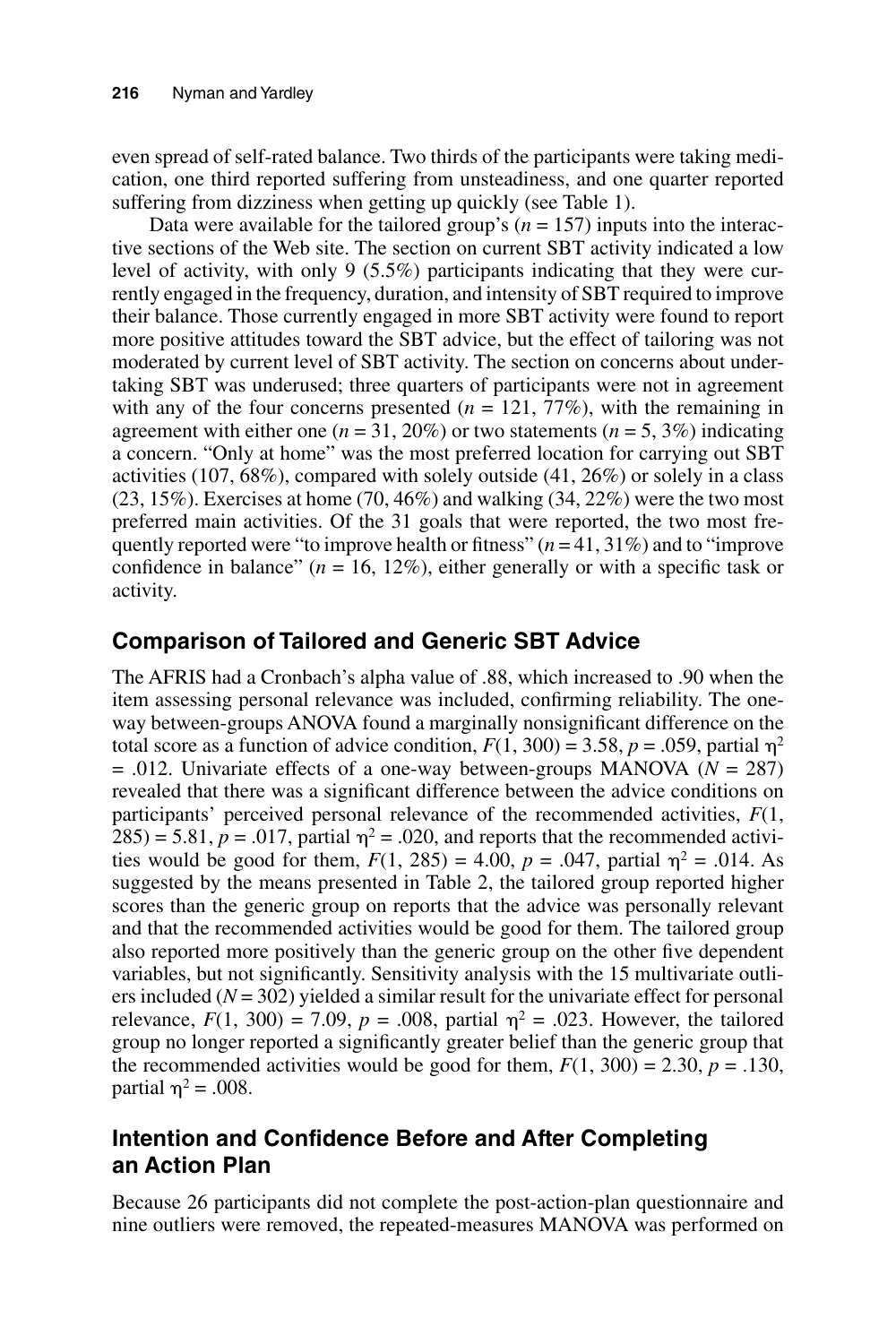122 participants in the tailored group. A significant difference was found on the combined dependent variable,  $F(2, 120) = 3.88$ ,  $p = .023$ , Pillai's trace = .061, and the within-group contrasts revealed that PBC was significantly higher after completing an action plan,  $F(1, 121) = 7.83$ ,  $p = .006$ , partial  $\eta^2 = .061$ , but no significant difference was found for intention,  $F(1, 121) = .81$ , n.s., partial  $\eta^2 = .007$  (see Table 3).

### **Meta-Analysis**

Pooling the current study with the evaluation of the previous version of the Web site (Yardley & Nyman, 2007) provided a sample of 582 adults (301 tailored group, 281 generic group) age  $60-97$  years ( $M = 73.83$ ,  $SD = 7.09$ ). The betweengroups pooled effect was significant in favor of tailored over generic advice (*r* = .18,  $p = .01$ ), and the within-group pooled effect with the tailored group ( $n = 235$ ) found the action plan to significantly increase the persuasiveness of the advice (*r*  $= .24, p = .001$ .

| Item                        | Tailored $(n =$<br>150), $M \pm SD$ | Generic $(n =$<br>137), $M \pm SD$ | 95% CI for the between-<br>groups difference |
|-----------------------------|-------------------------------------|------------------------------------|----------------------------------------------|
| Personally relevant         | $5.87 \pm 0.79$                     | $5.64 \pm 0.78$                    | .041, .408                                   |
| Would be good for me        | $6.09 \pm 0.70$                     | $5.93 \pm 0.64$                    | .002, .316                                   |
| Would give me<br>confidence | $5.67 \pm 0.85$                     | $5.55 \pm 0.92$                    | $-.087, .325$                                |
| Others would think it was   |                                     |                                    |                                              |
| good                        | $5.79 \pm 0.81$                     | $5.66 \pm 0.87$                    | $-.072, .317$                                |
| Would be easy to do         | $5.68 \pm 0.89$                     | $5.64 \pm 0.96$                    | $-.170, .260$                                |
| I should do the activities  | $5.84 \pm 0.76$                     | $5.69 \pm 0.88$                    | $-.037, .345$                                |
| I intend to do the          |                                     |                                    |                                              |
| activities                  | $5.83 \pm 0.73$                     | $5.73 \pm 0.75$                    | $-.076, .269$                                |
| Total                       | $40.34 \pm 4.95$                    | $39.19 \pm 5.55$                   | $-.045, .233$                                |

**Table 2 Reports After Strength-and-Balance-Training Advice as a Function of Advice Condition (***N* **= 287)**

*Note*. CI = confidence interval. Items were scored from 1 = *disagree strongly* to 7 = *agree strongly;* total scores ranged from 7 to 49.

#### **Table 3 Perceived Behavioral Control and Intention to Undertake Strength and Balance Training in the Tailored Group Before and After Completing an Action Plan (***N* **= 122)**

| Item                         | Before,         | After,          | 95% CI for the |
|------------------------------|-----------------|-----------------|----------------|
|                              | $M \pm SD$      | $M \pm SD$      | difference     |
| Perceived behavioral control | $5.73 \pm 0.84$ | $5.87 \pm 0.76$ | $-.238, -.041$ |
| Intention                    | $5.86 \pm 0.71$ | $5.90 \pm 0.72$ | $-.131, .049$  |

*Note*. CI = confidence interval. Items were scored from 1 = *disagree strongly* to 7 = *agree strongly*.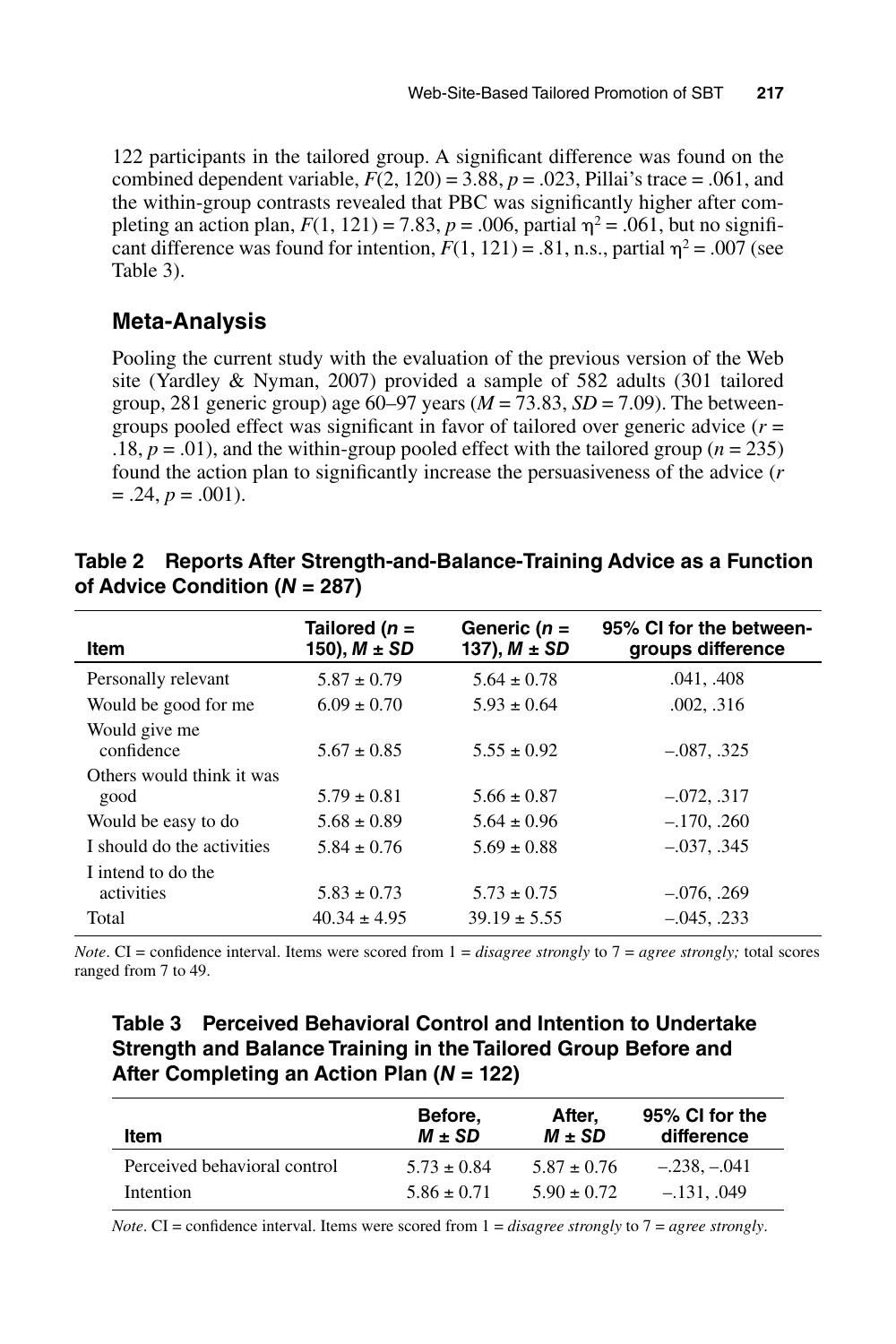# **Discussion**

Although trained staff are required to provide older people at high risk of falling with specialist advice on how to manage their risk of falls, all older people could be made more aware of the benefits of SBT and be encouraged to participate in SBT activities. This study evaluated a Web site designed to provide communitydwelling older people with advice to encourage them to undertake SBT. In partial support of the first hypothesis, compared with generic advice, tailored advice was associated with greater perceived personal relevance of the recommended SBT activities and greater perception that the recommended SBT activities would be good for them. However, the tailored group's greater perception that the recommended SBT activities would be good for them was only significant when the multivariate outliers were excluded. In partial support of the second hypothesis, an action plan increased the tailored group's confidence in carrying out SBT. In addition, the meta-analysis of this study with a previous study (Yardley  $& Ny$ man, 2007) indicated that older people might report more positive attitudes toward undertaking SBT activities after receiving tailored motivational advice and after completing an action plan. Although the effect sizes were small, a small effect size can make a useful contribution to the population's health using low-cost interventions readily available to the general public.

Our study adds to the literature on tailoring that to date has found mixed evidence of the efficacy of tailoring advice in positively influencing attitudes toward undertaking physical activity (Bull, Holt, Kreuter, Clark, & Scharff, 2001; Calfas et al., 2002; Cardinal & Sachs, 1995; Hageman, Noble Walker, & Pullen, 2005; Hurling et al., 2007; Hurling, Fairley, & Dias, 2006; Kreuter, Bull, Clark, & Oswald, 1999; Kreuter, Oswald, Bull, & Clark, 2000; Vandelanotte & De Bourdeaudhuij, 2003). The action plan increased confidence but not intention to undertake SBT. Action plans have been found to increase confidence by helping prepare for performing a behavior and anticipating and solving problems (Bandura, 1997; Janz et al., 1984; Kanfer & Gaelick, 1986; Locke & Latham, 1990). However, a significant increase in intention after completing an action plan was less likely, because participants would be expected to have already decided whether they would undertake the recommended balance-training activities. Nevertheless, an increase in confidence can increase the likelihood that a person will adopt a new behavior (Ajzen, 1988, 1991).

The previous evaluation of the first version of the Web site found a larger positive association between tailoring and confidence and intention to undertake SBT activities (Yardley & Nyman, 2007). One possible explanation for this finding is that because most participants in that study were recruited through personal contact with the researcher, they might have been more inclined to rate the Web site positively whichever group they were in, resulting in less variance in the data to show an effect of tailoring. In contrast, in the previous study a measure of attitude ("I believe that the activities will improve my balance if I carry them out") was not significantly more positive in the tailored group but was in the more general measure of attitude used in the current study ("Doing the recommended activities would be good for me").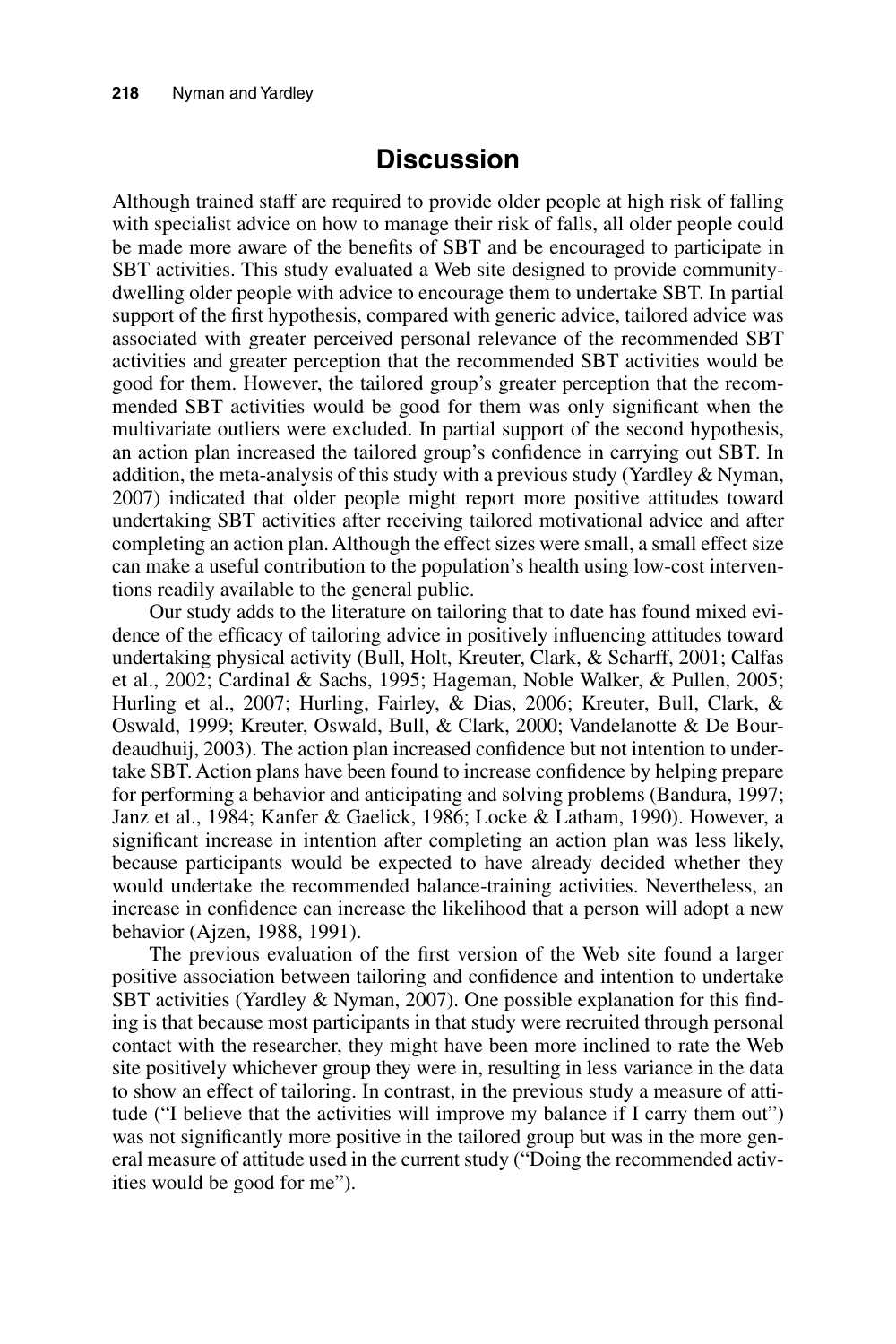# **Study Limitations and Recommendations for Future Research**

Because we did not measure participants' attitudes toward SBT activities before they received the advice, it was not possible to calculate treatment effects and reliably conclude that the difference between groups postintervention was caused by tailoring the advice. Future research could collect baseline data and calculate changes between groups over time. As in the previous study (Yardley & Nyman, 2007), the current study had a ceiling effect for each rating of the SBT advice. This might have been because the participants generally found the advice to be acceptable. Alternatively, because the samples were self-selected, most participants who took part and remained to give their ratings on the advice might have already held positive attitudes toward it. Further research is therefore required to determine whether the tailored advice is persuasive among those who hold neutral or negative attitudes toward SBT.

In using the Internet, the intervention will not reach all older people, so other formats will be required. However, the Web-site-based SBT advice might well be useful to those working with or caring for older people who could help them access the Web site or who could access the Web site on an older person's behalf (Nyman & Yardley, in press).

To reduce participant dropout we used a very brief outcome measure, the AFRIS. The AFRIS uses only single-item measures of each component of the theory of planned behavior, and these are therefore likely to have had limited reliability and sensitivity. More comprehensive measures and qualitative methods could be used to ascertain the impact of tailored advice on older people's attitudes toward SBT activities (Kreuter, Farrell, et al., 2000). This study was only able to assess attitudes and intentions toward carrying out SBT. Intentions have been shown to predict behavior (Webb & Sheeran, 2006), but behavior is also influenced by additional factors such as the environment (e.g., transport, expense, social support), skills, and personality. Further research is required to determine whether Web-site-based advice on falls prevention needs to be supplemented by other forms of support and whether it does change behavior, using validated selfreport and objective measures of physical activity (Jørstad-Stein et al., 2005).

### **Conclusion**

This study compared older people's attitudes toward undertaking SBT after receiving either tailored or generic advice. The tailored motivational advice was associated with reports of greater personal relevance and greater perceived benefit of SBT activities. In addition, completing an action plan increased confidence to undertake SBT. These findings were supported by a meta-analysis with a previous study and suggest that tailored SBT advice might be a cost-effective means of encouraging older people to regularly carry out SBT activities. However, this format will not be suitable for all older people, and further research is required assessing attitudes before and after receiving tailored advice to reliably conclude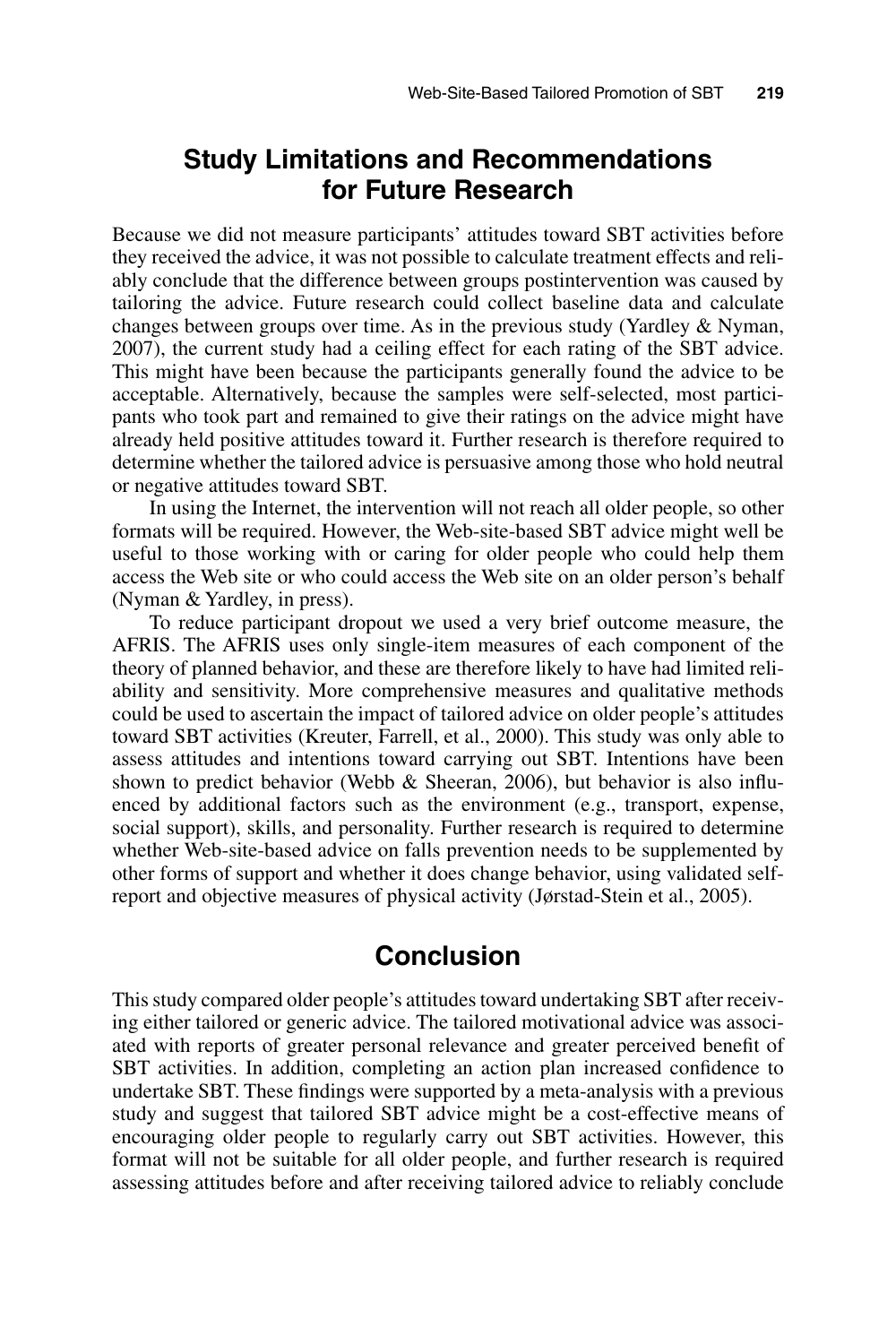whether tailoring is more efficacious than generic advice and to assess the effect of tailored advice on actual uptake of SBT activities.

#### **Acknowledgments**

This study was partly funded by a PhD studentship from the Economic and Social Research Council, UK, awarded to the first author while he was at the University of Southampton. We thank Mario Mohammed and James Durrant (RioMed) for developing the Web site, Pamela Holmes and Cheryl Blake (Help the Aged, UK) for commenting on and advertising the Web site, and members of the Prevention of Falls Network Europe (ProFaNE) for checking the safety and appropriateness of the advice on the Web site. We thank webmasters; those in charge of local clubs, groups, and organizations; and others who promoted the Web site for their assistance with recruitment and the older people for their participation. We also thank the two anonymous reviewers for their helpful comments.

### **References**

- Ajzen, I. (1988). *Attitudes, personality, and behavior.* Milton Keynes, UK: Open University Press.
- Ajzen, I. (1991). The theory of planned behavior. *Organizational Behavior and Human Decision Processes, 50,* 179–211.
- Alpay, L., Toussaint, P., Ezendam, N., Rövekamp, T., Westendorp, R., Verhoef, J., et al. (2007). The Dutch Website: "SeniorGezond": An illustration of a road map for the informed patient. *Managed Care (Langhorne, Pa.), 2,* 1–11.
- Bandura, A. (1997). *Self-efficacy: The exercise of control*. New York: W.H. Freeman & Co.
- Bull, F.C., Holt, C.L., Kreuter, M.W., Clark, E.M., & Scharff, D. (2001). Understanding the effects of printed health education materials: Which features lead to which outcomes? *Journal of Health Communication, 6,* 265–279.
- Calfas, K.J., Sallis, J.F., Zabinski, M.F., Wilfley, D.E., Rupp, J., Prochaska, J.J., et al. (2002). Preliminary evaluation of a multicomponent program for nutrition and physical activity change in primary care: PACE+ for adults. *Preventive Medicine, 34,* 153–161.
- Cardinal, B.J., & Sachs, M.L. (1995). Prospective analysis of stage-of-exercise movement following mail-delivered, self-instructional exercise packets. *American Journal of Health Promotion, 9,* 430–432.
- Chang, J.T., Morton, S.C., Rubenstein, L.Z., Mojica, W.A., Maglione, M., Suttorp, M.J., et al. (2004). Interventions for the prevention of falls in older adults: Systematic review and meta-analysis of randomised clinical trials. *British Medical Journal, 328,* 680– 683.
- Dean, R.N., Farrell, J.M., Kelley, M.L., Taylor, M.J., & Rhodes, R.E. (2007). Testing the efficacy of the theory of planned behavior to explain strength training in older adults. *Journal of Aging and Physical Activity, 15,* 1–12.
- Ezendam, N.P.M., Alpay, L.L., Rövekamp, T.A.J.M., & Toussaint, P.J. (2005). Experimenting with case-based reasoning to present educative health information on the internet: The example of SeniorGezond. *Studies in Health Technology and Informatics, 116,* 867–872.
- Gillespie, L. D., Gillespie, W. J., Robertson, M. C., Lamb, S. E., Cumming, R. G., & Rowe, B. H. (2003). Interventions for preventing falls in elderly people. *Cochrane Database of Systematic Reviews, 4,* Art. No. CD000340-DOI: 10.1002/14651858.CD000340.
- Hageman, P.A., Noble Walker, S., & Pullen, C.H. (2005). Tailored versus standard Internetdelivered interventions to promote physical activity in older women. *Journal of Geriatric Physical Therapy, 28,* 29–34.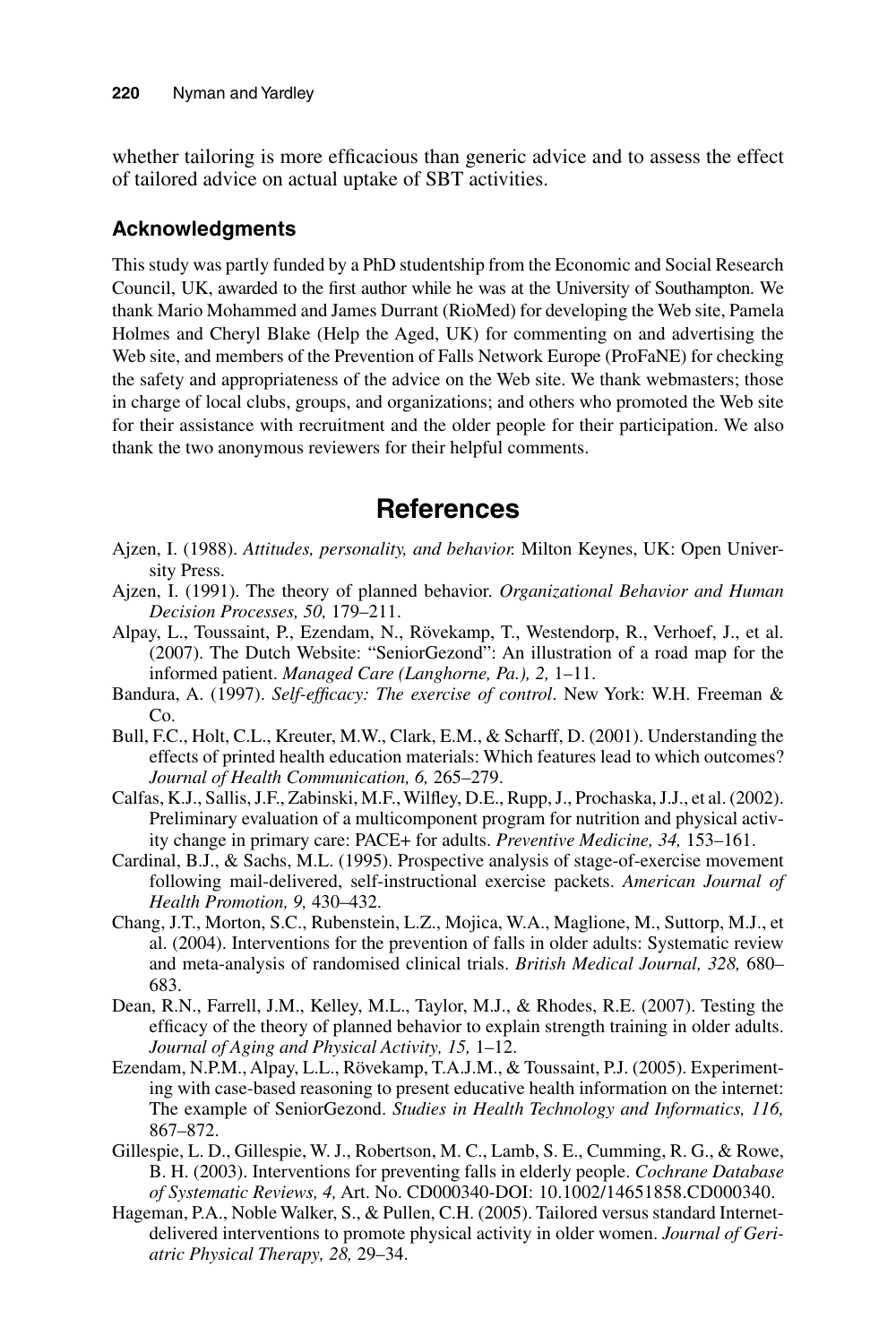- Howitt, D., & Cramer, D. (2000). *An introduction to statistics in psychology: A complete guide for students* (2nd ed.). London: Prentice Hall.
- Hurling, R., Catt, M., De Boni, M., Fairley, B.W., Hurst, T., Murray, P., et al. (2007). Using Internet and mobile phone technology to deliver an automated physical activity program: Randomized controlled trial. *Journal of Medical Internet Research, 9,* e7.
- Hurling, R., Fairley, B.W., & Dias, B. (2006). Internet-based exercise intervention systems: Are more interactive designs better? *Psychology & Health, 21,* 757–772.
- Janz, N.K., Becker, M.H., & Hartman, P.E. (1984). Contingency contracting to enhance patient compliance: A review. *Patient Education and Counseling, 5,* 165–178.
- Jørstad-Stein, E.C., Hauer, K., Becker, C., Bonnefoy, M., Nakash, R.A., Skelton, D.A., et al. (2005). Suitability of physical activity questionnaires for older adults in fallprevention trials: A systematic review. *Journal of Aging and Physical Activity, 13,* 461–481.
- Kanfer, F.H., & Gaelick, L. (1986). Self-management methods. In F.A. Kanfer & A.P. Goldstein (Eds.), *Helping people change: A textbook of methods* (3rd ed., pp. 283– 345). Oxford: Pergamon Press.
- Kreuter, M.W., Bull, F.C., Clark, E.M., & Oswald, D.L. (1999). Understanding how people process health information: A comparison of tailored and nontailored weight-loss materials. *Health Psychology, 18,* 487–494.
- Kreuter, M.W., Farrell, D., Olevitch, L., & Brennan, L. (2000). *Tailoring health messages: Customizing communication with computer technology*. Mahwah, NJ: Lawrence Erlbaum.
- Kreuter, M.W., Oswald, D.L., Bull, F.C., & Clark, E.M. (2000). Are tailored health education materials always more effective than non-tailored materials? *Health Education Research, 15,* 305–315.
- Kreuter, M.W., & Skinner, C.S. (2000). Tailoring: What's in a name? *Health Education Research, 15,* 1–4.
- Kroeze, W., Werkman, A., & Brug, J. (2006). A systematic review of randomized trials on the effectiveness of computer-tailored education on physical activity and dietary behaviors. *Annals of Behavioral Medicine, 31,* 205–223.
- Locke, E.A., & Latham, G.P. (1990). *A theory of goal setting and task performance*. Englewood Cliffs, NJ: Prentice Hall.
- Nyman, S.R., & Yardley, L. (in press). Usability and acceptability of a website that provides tailored advice on falls prevention activities for older people. *Health Informatics Journal*.
- Pallant, J. (2001). *SPSS survival manual: A step by step guide to data analysis using SPSS for Windows (versions 10 and 11)*. Maidenhead, UK: Open University Press.
- Petty, R.E., & Cacioppo, J.T. (1981). *Attitudes and persuasion: Classic and contemporary approaches*. Dubuque, IA: Wm. C. Brown.
- Prevention of Falls Network Europe. (2006). *Questionnaire to assess attitudes to balance and falling-related interventions*. Retrieved March 6, 2006, from http://www.profane. eu.org/profane\_documents/AFRIS.rtf
- Skelton, D.A., & Todd, C.J. (2004). *What are the main risk factors for falls amongst older people and what are the most effective interventions to prevent these falls?* Copenhagen, Denmark: Health Evidence Network, World Health Organization.
- Speechley, M., & Tinetti, M.E. (1991). Falls and injuries in frail and vigorous community elderly persons. *Journal of the American Geriatrics Society, 39,* 46–52.
- Vandelanotte, C., & De Bourdeaudhuij, I. (2003). Acceptability and feasibility of a computer-tailored physical activity intervention using stages of change: Project FAITH. *Health Education Research, 18,* 304–317.
- Vandelanotte, C., De Bourdeaudhuij, I., Sallis, J.F., Spittaels, H., & Brug, J. (2005). Efficacy of sequential or simultaneous interactive computer-tailored interventions for increasing physical activity and decreasing fat intake. *Annals of Behavioral Medicine, 29,* 138–146.